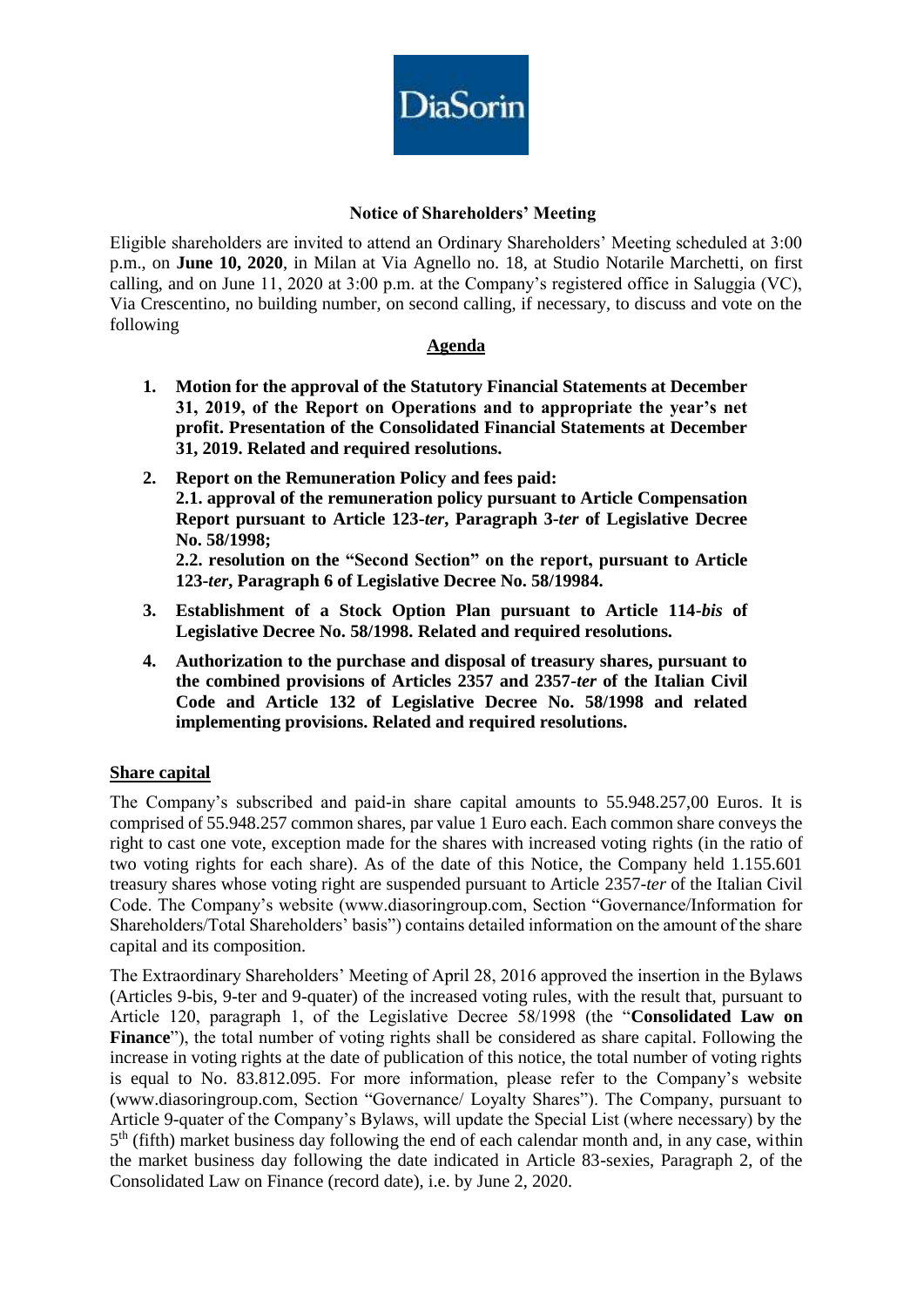

# **Reduction of risks related to the health emergency - Eligibility to attend the Shareholders' Meeting and exercise the right to vote, attendance at the Shareholders' Meeting and granting of the proxy to the Designated Representative**

Pursuant to Article 83-*sexies* of the Consolidated Law on Finance, the right to participate in the Shareholders' Meeting and to exercise voting rights is confirmed by means of notification to the Company by an intermediary, in compliance with its own accounting records, on behalf of the party who is entitled to the right to vote, based on evidence related to the close of the accounting day of the seventh stock market trading day prior to the date set for the Shareholders' Meeting on first calling, i.e. June 1, 2020 (record date). Any shareholders owning Company shares after the abovementioned date will not be eligible to attend and vote at the Shareholders' Meeting; the communication by the intermediary must be received by the Company by the end of the third stock market trading day prior to the date set for the Shareholders' Meeting on first calling (i.e. by June 5, 2020); nevertheless, shareholders shall be entitled to intervene and vote if the communications are received by the Company beyond this deadline, but prior to the beginning of the meeting proceedings.

**Pursuant to Article 106, Paragraph 4 of the Law Decree March 17, 2020 no. 18, converted into Law 24 April 2020, n. 2 (the "Decree"), the intervention in the Shareholders' Meeting of those entitled to vote will be made exclusively through the Designated Representative appointed by the Company pursuant to art 135-***undecies* **of the Consolidated Law on Finance, to which proxy shall be granted under the following terms and conditions; proxies or subdelegations may also be granted to the aforementioned Designated Representative, pursuant to Article 135-***novies* **of the Consolidated Law on Finance and notwithstanding the Article 135-***undecies***, Paragraph 4, of the Consolidated Law on Finance.**

**Directors and Statutory Auditors, as well as anyone allowed to intervene, other than those who are entitled to vote (who shall grant proxy to the Designated Representative, as detailed below), may attend the Shareholders' Meeting through telecommunication devices which also guarantee their identification. Instructions for attending the Shareholders' Meeting through telecommunication devices will be communicated by the Company to those interested.**

The Designated Representative appointed by the Company pursuant to art 135-*undecies* of the Consolidated Law on Finance is Società per Amministrazioni Fiduciarie Spafid S.p.A. with registered office in Milan. Shareholders wishing to attend the Shareholders' Meeting shall give the Designated Representative a written proxy, with voting instructions, on the proposed resolutions on the agenda of the Shareholders' Meeting, without expenses for the delegating party (except for any shipping costs).

The proxy shall contain voting instructions on all or some of the proposed resolutions on the agenda and be valid only for those proposed resolutions in relation to which voting instructions have been granted.

The proxy shall be granted by signing a specific proxy form, available on the company's website [\(www.diasoringroup.com,](http://www.diasorin.com/) Section "Governance/Information for Shareholders/Shareholders meetings and board/2020"), together with the relevant instructions for completion and transmission.

The original proxy form shall be received in original by said Designated Representative by the end of the second trading day prior to the date set for the Shareholders' Meeting, also on second calling (i.e. by 11:59 p.m. on June 8, 2020 or, should the Shareholders' Meeting be held on second calling, by 11:59 p.m. on June 9, 2020) to the certified e-mail address assemblee@pec.spafid.it (Ref. "Proxy 2020 DIASORIN Shareholders' Meeting") and/or by courier/registered letter with return receipt to the following address: Spafid S.p.A., Foro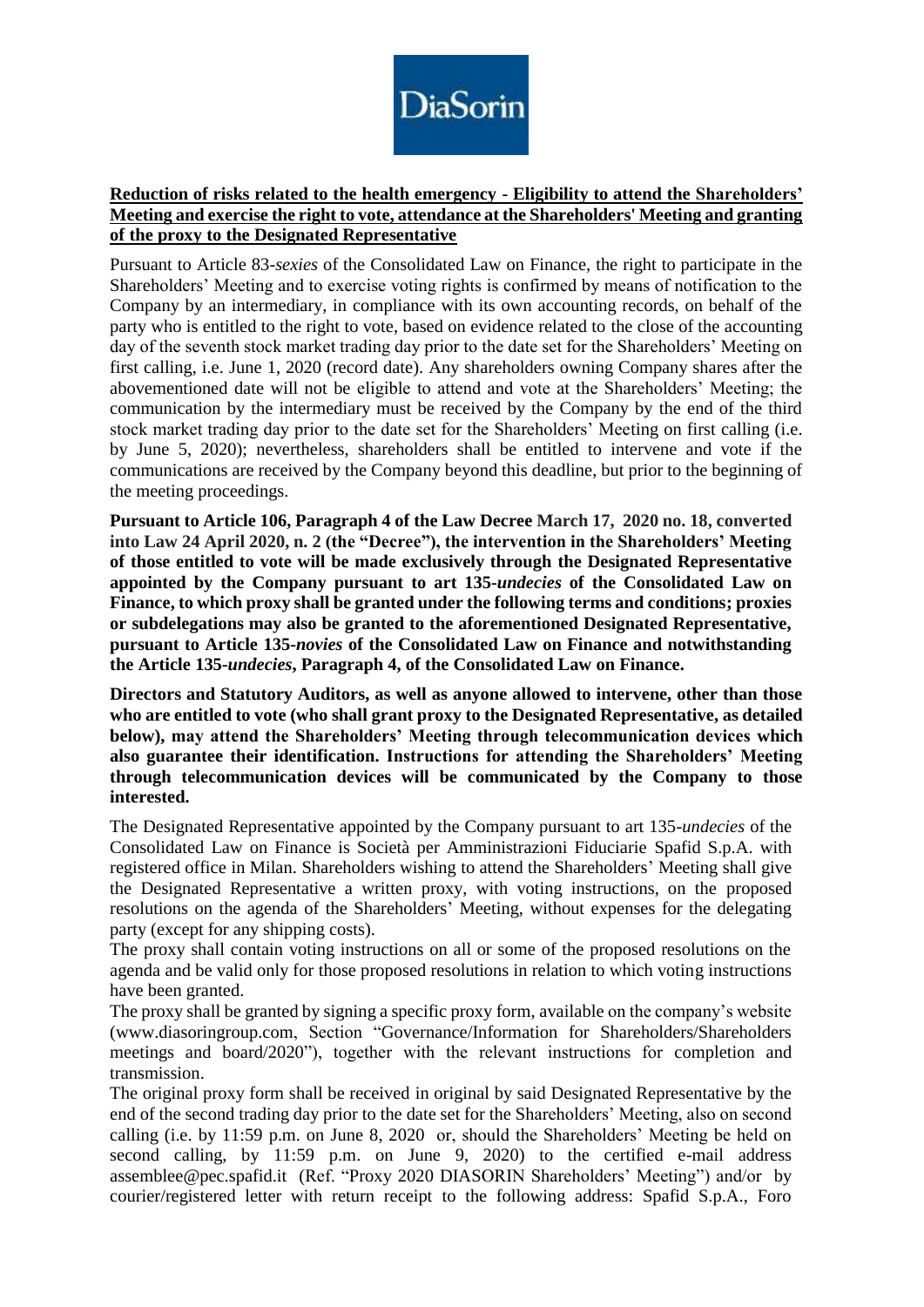

Buonaparte, 10, 20121 Milano, Ref. "Proxy 2020 DIASORIN Shareholders' Meeting". A proxy form with digital signature sent, in accordance with current regulation, to the said certified email satisfies the requisite of written form.

The proxy and voting instructions may be revoked by the end of the second trading day prior to the date set for the Shareholders' Meeting, also on second calling (i.e. by 11:59 p.m. on June 8, 2020 or, should the Shareholders' Meeting be held on second calling, by 11:59 p.m. on June 9, 2020) in the manner described above.

Shares for which full or partial proxy is granted are calculated for the purpose of determining due constitution of the Shareholders' Meeting; with regard to proposed resolutions for which no voting instructions are given, the shares of the Shareholder concerned are not considered in calculating the majority and the percentage of capital required for the Resolutions to be carried.

**According to the Decree, proxies or subdelegations may also be granted to the Designated Representative, pursuant to Article 135-***novies* **of the Consolidated Law on Finance and notwithstanding the Article 135-***undecies***, Paragraph 4, of the Consolidated Law on**  Finance, by signing a specific ordinary proxy form available on the company's website [\(www.diasoringroup.com,](http://www.diasorin.com/) Section "Governance/Information for Shareholders/Shareholders meetings and board/2020").

For the notification, also electronically, of the proxies/sub-delegations, the procedures indicated in the proxy form must be followed.

The said proxy or subdelegation shall be received by 6:00 p.m. of the day preceding the Shareholders' Meeting (or anyway prior to the beginning of the meeting proceedings). The proxy pursuant to Article 135-*novies* of the Consolidated Law on Finance and the relevant voting instructions may always be revoked by the same terms.

#### **The Designated Representative will be available for any clarifications and information at the following email address confidential@spafid.it or at the following phone number (+39) 0280687331-319 (on working days, from 9:00 a.m. to 5 p.m.)**

No postal or electronic voting procedures are envisaged.

#### **Right to submit questions on the items in the Agenda**

Pursuant to Article 127-ter of the Consolidated Law on Finance, shareholders may submit questions about the items on the Agenda before the Shareholders' Meeting. Questions must be submitted by e-mail sent to the following certified email address: [affarisocietari.pec@legal.diasorin.it.](mailto:affarisocietari@diasorin.it) Only questions that are strictly pertinent to the items on the Meeting's Agenda will be accepted and the Company and the Company will provide a joint answer to questions with the same content. Questions must be received by seven market business days prior to the Shareholders' Meeting date, i.e. by June 1, 2020, accompanied by the personal data of the shareholder (first and last name, or company name, place and date of birth and tax I.D. number) and the required communication by the qualified intermediary pursuant to Article 43 of the new Joint Regulation on post-trading adopted by Banca d'Italia and Consob on August 13, 2018 ("*Rules governing central counterparties, central securities depositories and central depository services*") ("**Joint Regulation**") proving the legitimacy of the exercise of such right; the legitimacy of the voting right can be confirmed even after the submission of questions, by the third day following the date indicated in Article 83-sexies, Paragraph 2, of the Consolidated Law on Finance (record date), i.e. by June 4, 2020; however, the certification is not required if the Company already received the intermediary's communication needed to attend the Shareholders' Meeting. The Company will answer the questions by publishing them on its website [\(www.diasoringroup.com,](http://www.diasorin.com/) Section "Governance/Information for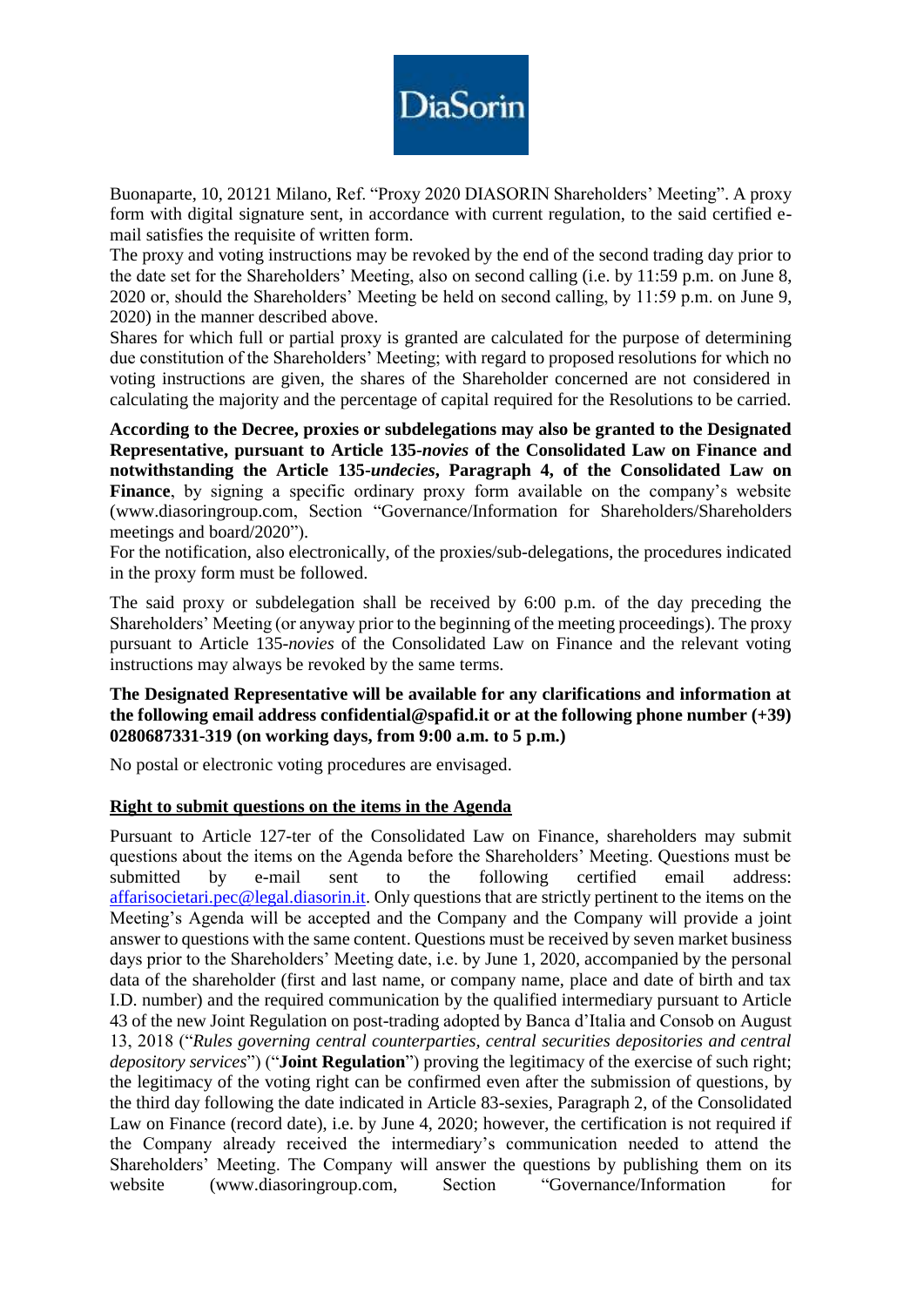

Shareholders/Shareholders meetings and board/2020") by the second market business day prior to the Shareholders' Meeting date, i.e. by June 8, 2020.

### **Right to amend and add motions to items in the Meeting's Agenda**

Pursuant to Article 126-*bis* of the Consolidated Law on Finance, shareholders who, individually or jointly, represent at least one-fortieth of the Company's share capital may request in writing, within 10 days from the publication of this Notice (i.e. by May 21, 2020) that the Meeting's Agenda be amended, listing on their application the additional items or further motions to items already included in the Agenda that they are suggesting. Any additions made to the items on the Agenda of the Shareholders' Meeting as a result of such requests must be publicized in the same manner required for the publication of the Notice of Shareholders' Meeting, at least 15 days before the date of the Shareholders' Meeting (i.e. by May 26, 2020). Amendments are not allowed for items on the Agenda with regard to which, pursuant to law, the Shareholders' Meeting is required to vote upon a motion submitted by the Board of Directors or based on a draft or report prepared by the Board of Directors, other than those referred to in Article 125-*ter*, Paragraph 1, of the Consolidated Law on Finance. Amendments, delivered within the deadline and at the address mentioned above, must be sent to the Company by an e-mail communication sent to the following certified email address: [affarisocietari.pec@legal.diasorin.it,](mailto:affarisocietari@diasorin.it) and they must be accompanied by a report on the items submitted for discussion. The right to exercise this right is attested by a communication to the Company by the qualified intermediary pursuant to Article 43, Paragraph 1, of the Joint Regulation certifying the ownership of the shares by the requesting shareholders, valid as of the date of the request. The report by the requesting shareholders, along with any pertinent assessments by the relevant corporate boards, will be published at the same time as such additions to the agenda will be published.

\*\*\* \*\*\* \*\*\*

The documents pertaining to the Shareholders' Meeting will be made available to the public on the Company's website (www.diasoringroup.com, Section "Governance/Information for Shareholders/Shareholders meetings and board/2020") and according to the other procedures envisaged by Consob regulations, as follows:

- simultaneously with the publication of the present notice, (i) the Reports and Motions for resolutions concerning all the items of the agenda, (ii) the Information Memorandum on the Stock Option Plan prepared pursuant to Article 84-*bis* of the Issuers' Regulation and (iii) the Report on the Remuneration Policy and fees paid pursuant to Article 123-*ter* of the Consolidated Law on Finance and Article 84-*quater* of the Issuers' Regulation ;
- at least 15 days before the date of the Shareholders' Meeting on first calling (i.e. by May 26, 2020) the documents required by Article 77, paragraph 2-*bis* of the Issuers' Regulation and by Article 36, paragraph 1, lett. A) of the Regulations of the Markets adopted with CONSOB Resolution No. 20249/2017 will be filed, with the warning that such filing shall take place only at the Company's registered office.

The Annual Financial Report as at December 31, 2019 pursuant to Article 154-*ter* of the Consolidated Law on Finance (including the draft of Statutory Financial Statements and the Consolidated Financial Statements at December 31, 2019, the Report on Operations  $-$  including the Consolidated non-financial statement as at December 31, 2019 pursuant to Articles 3 and 4 of Legislative Decree no.  $254/2016$  – the Annual Corporate Governance Report and the certifications and reports provided by law) has been made available at the Company's registered seat, on the Company's website www.diasoringroup.com (Section "Governance/Information for Shareholders/Shareholders meetings and board/2020") and according to the other procedures